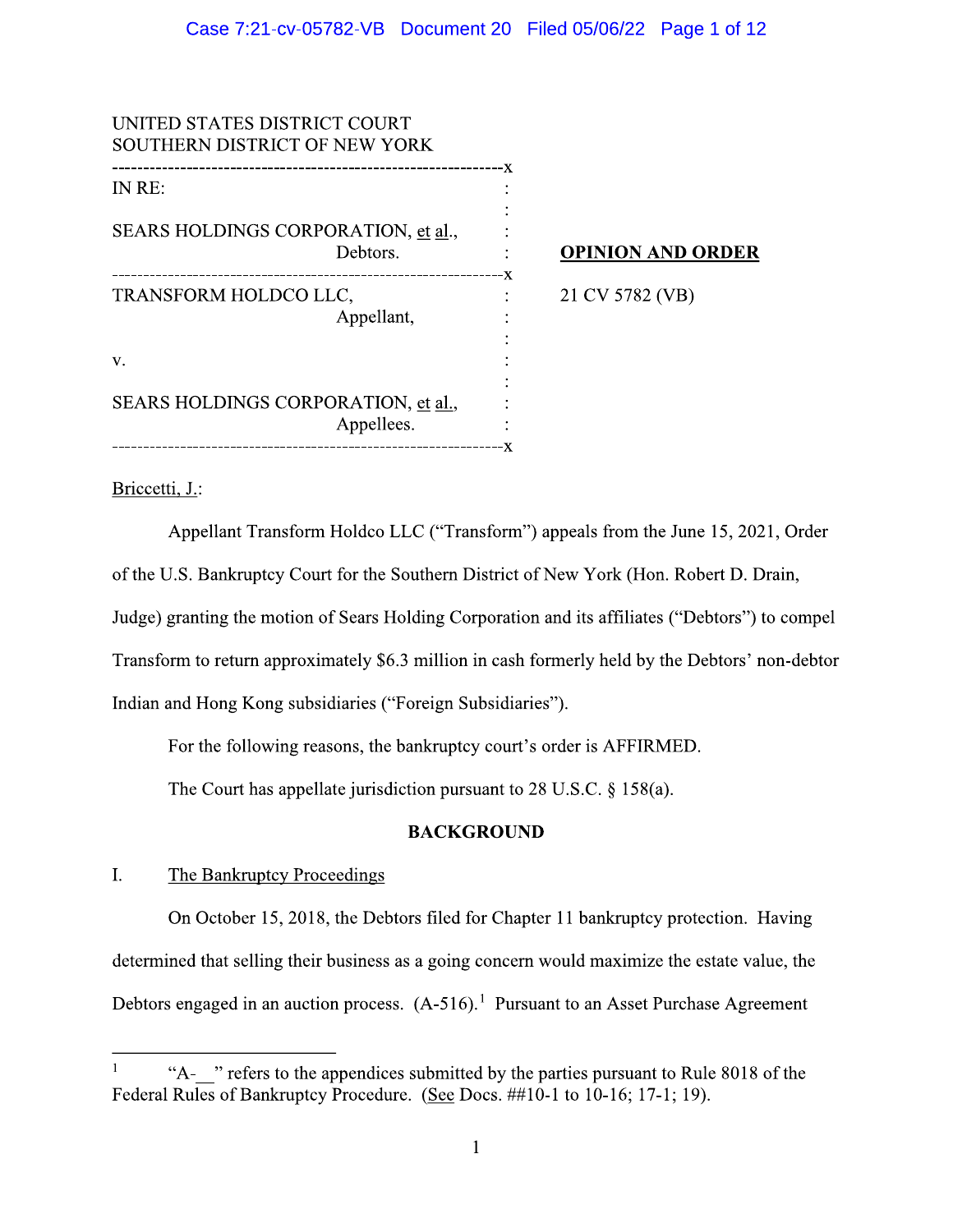## Case 7:21-cv-05782-VB Document 20 Filed 05/06/22 Page 2 of 12

("APA"), executed on January 17, 2019, the Debtors agreed to sell substantially all their assets to Transform for \$5.2 billion, subject to bankruptcy court approval. (A-40). A copy of the APA was filed with the bankruptcy court on January 18, 2019. (Id.).

Following a contested hearing that spanned several days, on February 8, 2019, the bankruptcy court approved the APA and the transaction with Transform. (A-510).

The sale closed on February 11, 2019.<sup>2</sup> The same day, the parties executed an

amendment to the APA (the "First Amendment"), a copy of which was filed with the bankruptcy court on February 14, 2019. (A-1713).

#### II. The APA and First Amendment

Pursuant to the APA, the Debtors would transfer certain assets ("Acquired Assets") and

certain liabilities ("Assumed Liabilities") to Transform at closing. Certain other assets

("Excluded Assets") and liabilities ("Excluded Liabilities") were expressly excluded from the

transfer. Excluded Assets included "all bank accounts" and "all cash and cash equivalents."

 $(APA § 2.2; A-7109).$ 

Section 2.13(a) of the APA governs the transfer of "Acquired Foreign Assets," *i.e.*, assets

held by the Foreign Subsidiaries. This appeal arises from a dispute over changes implemented to

Section 2.13(a) by the First Amendment, which provides, in relevant part:

On the Closing Date, (i) the Sellers shall use reasonable best efforts to cause each of the Foreign Subsidiaries to sell, transfer, assign, convey and deliver, or cause to be sold, transferred assigned, conveyed and delivered to Buyer or the applicable Assignee, and Buyer or such applicable Assignee shall use reasonable best efforts to purchase all right, title and interest of each of the Foreign Subsidiaries, in, to or

 $\overline{2}$ Following closing, the parties have engaged in almost continuous disputes surrounding the APA. (See, e.g., A-2222 (Transform Holdco LLC's Motion to Assign Matter to Mediation); A-2243 (Debtors' (I) Motion to (A) Enforce the Asset Purchase Agreement and Automatic Stay Against Transform Holdco LLC and (B) Compel Turnover of Estate Property and (II) Response to Transform Holdco LLC's Motion to Assign Matter to Mediation); A-2531 (Transform Holdco LLC's Adversary Complaint)).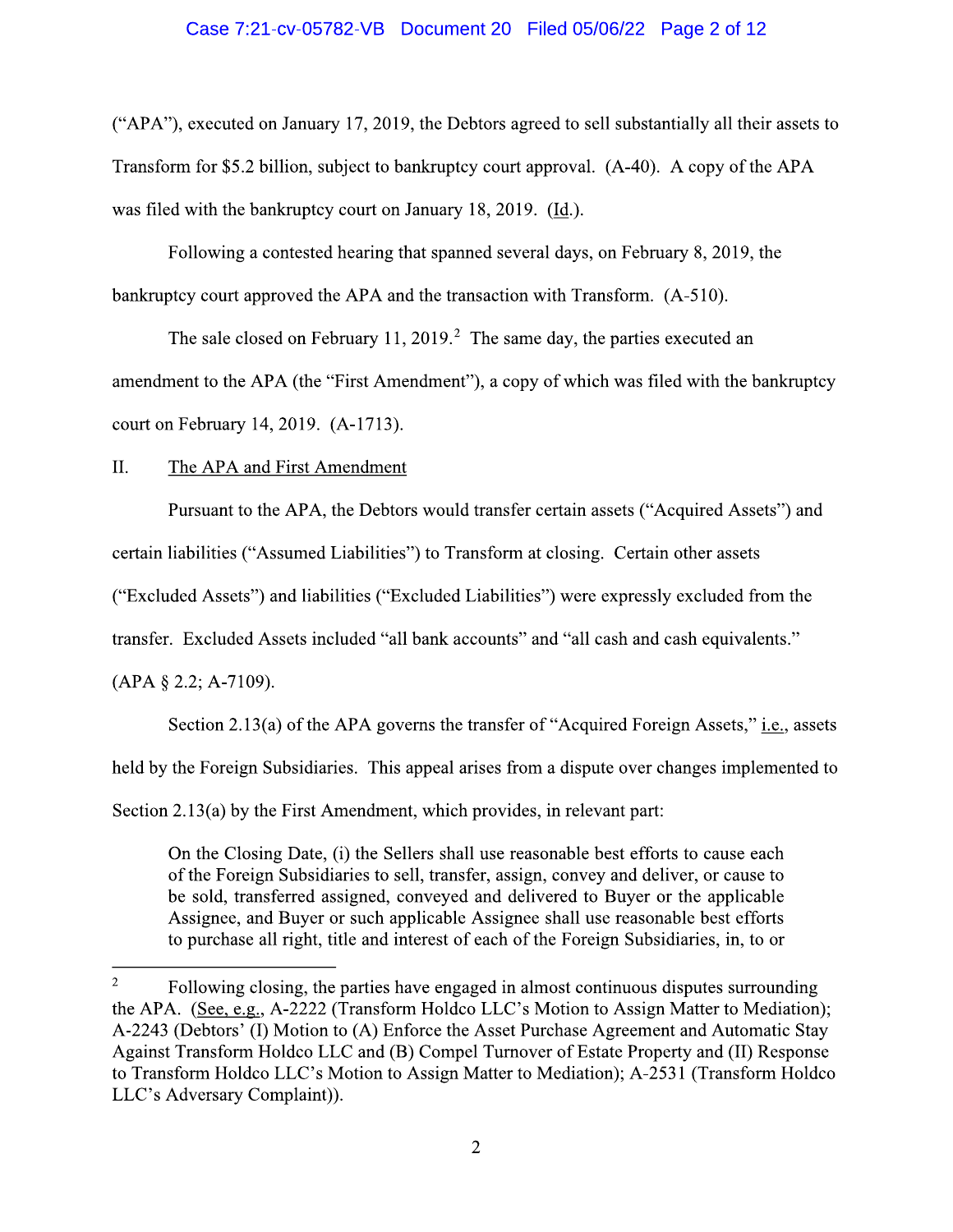under all assets, properties and rights Related to the Business (other than the Excluded Assets) and any other assets of the type that would have been Acquired Assets had they been owned by the Sellers as of the Closing Date . . . (collectively, the "Acquired Foreign Assets")...and (ii) subject to and to the extent of the transfer of the Acquired Foreign Assets, Buyer shall assume, effective as of the Closing, and shall timely perform and discharge in accordance with their respective terms all Liabilities (other than Excluded Liabilities) of the type that would have been Assumed Liabilities had the applicable Foreign Subsidiary been a Seller as of the Closing Date.... If, at any time prior to the date that is sixty  $(60)$  days after the Closing Date, Buyer determines (in its sole discretion) and notifies the Seller that it is necessary or desirable to acquire all of the equity interests in any Foreign Subsidiary in lieu of the acquisition of assets and assumption of liabilities contemplated by the first sentence of this Section 2.13(a), then the Sellers shall use reasonable best efforts to transfer such equity interests, which equity interests shall be deemed to be Acquired Foreign Assets.

APA  $\S$  2.13(a); (A-7122).

Section 2.1 of the APA, the provision defining "Acquired Assets," was also amended to

add that, "subject to Section 2.13, any Acquired Foreign Assets" would be "Acquired Assets"

purchased by Transform. (A-7108).

In addition, Section 2.4 of the APA, the provision setting forth "Excluded Liabilities,"

was amended to add that "[f] or the avoidance of doubt, ... the Liabilities of any entity that is an

Acquired Foreign Asset shall not be Excluded Liabilities." (A-7115).

#### III. The Foreign Subsidiary Cash Dispute

At about the time the APA was executed in January 2019, according to the Declaration of

Enrique Acevedo submitted by the Debtors (A-4679 ("Acevedo Declaration")), the Debtors'

finance department represented to the Debtors' financial advisors "that the Debtors might

recover 'at most' \$1 million to \$1.5 million from India (and likely nothing) and 'could' recover

nothing from Hong Kong" for the Debtors' estates. (A-4681-82). In fact, the finance

department informed, "the Debtors had transferred \$620,000 to Hong Kong on January 18 to

ensure the subsidiary's solvency through February 1."  $(\underline{Id})$ . Therefore, the Debtors' financial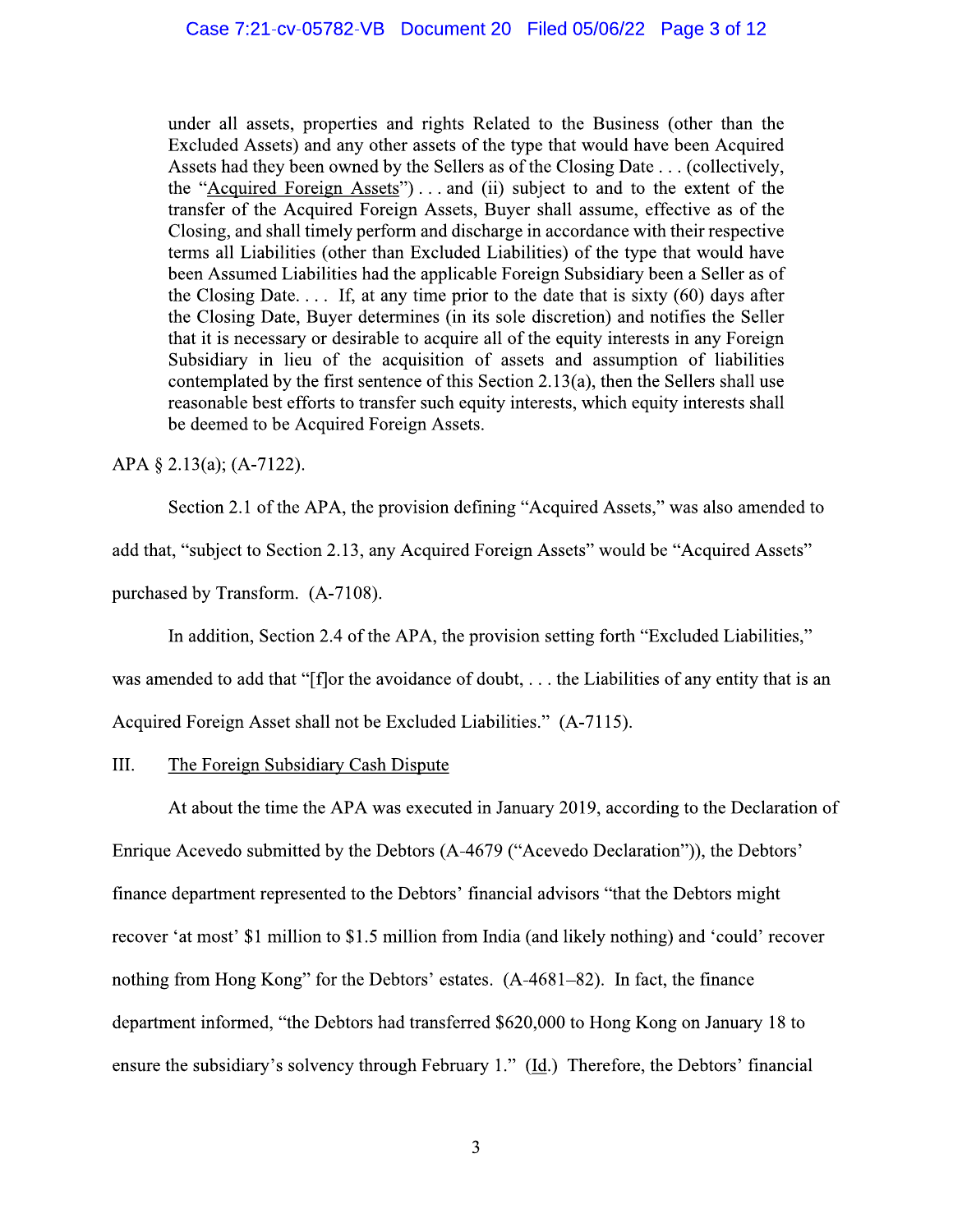### Case 7:21-cv-05782-VB Document 20 Filed 05/06/22 Page 4 of 12

advisors "concluded that any attempt to recover cash held in the Indian and Hong Kong subsidiaries at that time would be futile." (A-4682).

On April 9, 2019, after the parties had executed the First Amendment and the sale had closed, Transform elected to acquire "all of the equity interests" in the Foreign Subsidiaries pursuant to amended Section 2.13(a).  $(A-4616)$ .

In July 2020, the Debtors, spurred by a development unrelated to this dispute, began investigating whether any entities sold to Transform pursuant to the APA held substantial cash as of closing. (A-4682). Through this effort, the Debtors discovered, contrary to their previous determination, that the Foreign Subsidiaries possessed approximately \$6.3 million in cash (the "Foreign Subsidiary Cash") on the closing date. (A-4639).

Accordingly, by letter dated January 25, 2021, the Debtors sought from Transform a return of the Foreign Subsidiary Cash, asserting the Foreign Subsidiary Cash was an Excluded Asset improperly acquired by Transform. (A-4639). Transform refused. (A-4642). The parties were unable to resolve the issue, and on April 6, 2021, the Debtors filed the Third Motion to Enforce the Asset Purchase Agreement seeking an order from the bankruptcy court compelling Transform to transfer the \$6.3 million in Foreign Subsidiary Cash to the Debtors. (A-4538).

IV. The Bankruptcy Court Orders

Following briefing from the parties and oral argument on April 27, 2021, the Court issued a preliminary bench ruling granting the Debtors' requested relief. (A-7022–35).

The bankruptcy court noted "[t] he parties disagree as to the plain meaning of Section 2.13." (A-7027). The disagreement focused on the meaning of the phrases "in lieu of" and "deemed to be" in the following portion of Section 2.13(a), as amended by the First Amendment:

If, at any time prior to the date that is sixty  $(60)$  days after the Closing Date, [Transform] determines (in its sole discretion) and notifies the [Debtors] that it is

 $\overline{4}$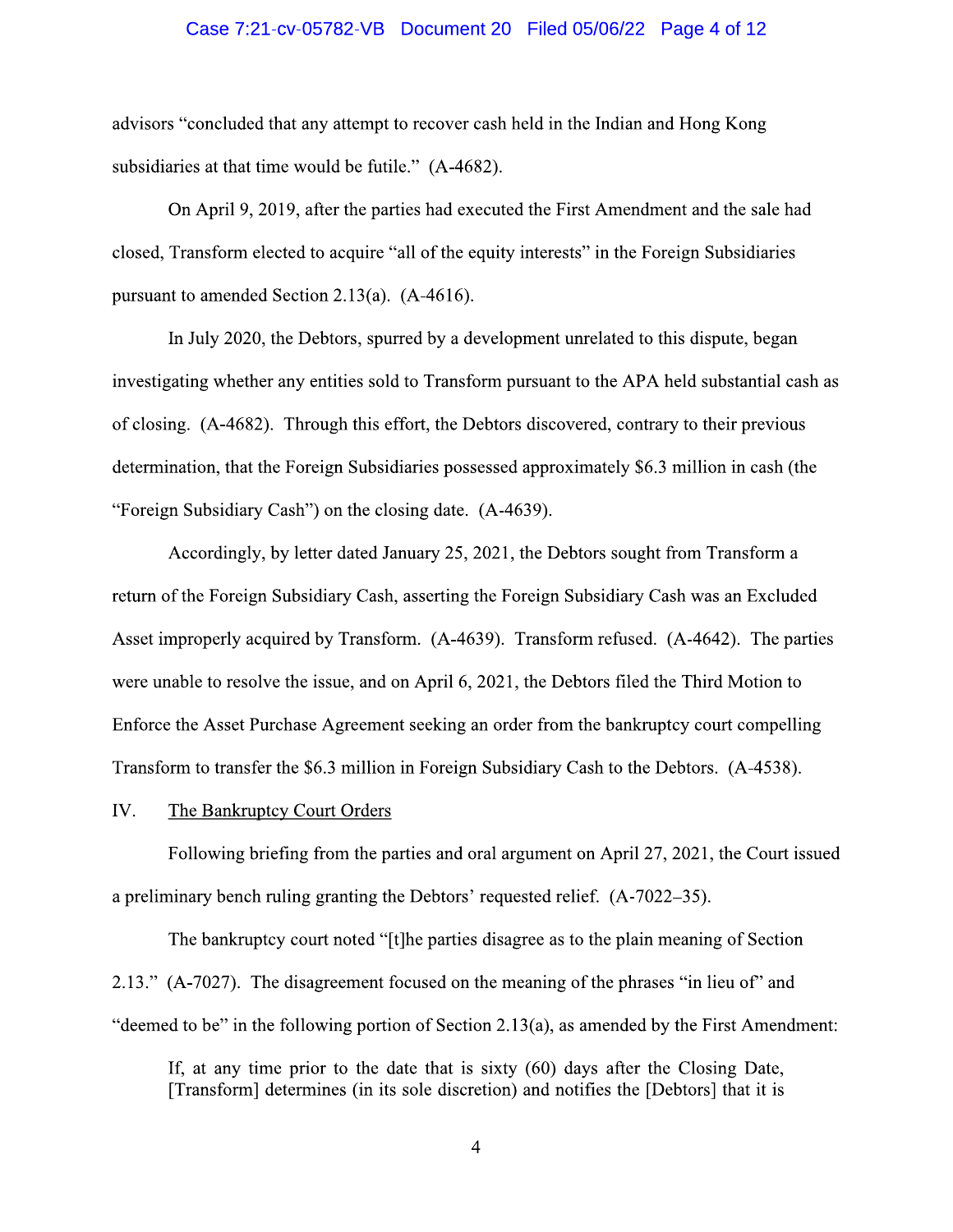# Case 7:21-cv-05782-VB Document 20 Filed 05/06/22 Page 5 of 12

necessary or desirable to acquire all of the equity interests in any Foreign Subsidiary in lieu of the acquisition of assets and assumption of liabilities contemplated by the first sentence of this Section 2.13(a), then the [Debtors] shall use reasonable best efforts to transfer such equity interests, which equity interests shall be deemed to be Acquired Foreign Assets.

APA  $\S$  2.13(a) (emphasis added); (A-7122).

Transform argued "in lieu of" should be construed as providing Transform the choice of (i) acquiring the designated assets and liabilities pursuant to the first sentence of Section 2.13(a) or (ii) acquiring all assets and liabilities of the Foreign Subsidiaries if it elected to acquire the equity of those entities, including assets that would otherwise qualify as "Excluded Assets." (A-7029). The bankruptcy court, however, rejected Transform's interpretation and agreed with the Debtors that the choice provided to Transform was of transaction structure, *i.e.*, between an asset sale and a stock sale to acquire the Foreign Subsidiaries without otherwise changing the negotiated economics of what assets Transform was (and was not) purchasing.

The bankruptcy court also agreed with the Debtors that the "deemed to be" language, added via the First Amendment, served the specific purpose of carving Excluded Assets out from what was transferred to Transform upon the stock sale-election. (A-7029). Adopting Transform's interpretation, the bankruptcy court reasoned, would render this language meaningless because Transform's interpretation could be achieved solely through the language that Transform would "acquire all of the equity interests." Id.

The bankruptcy court also discussed how Transform's interpretation represented a material change to how the APA terms were presented to the bankruptcy court and other parties in interest, and such interpretation was not presented to the bankruptcy court at the time it approved the transaction or after, nor discussed at the sale hearing. (A-7030).

Lastly, the bankruptcy court rejected Transform's argument that the Debtors had acquiesced to Transform's acquisition of the Foreign Subsidiary Cash by not objecting to its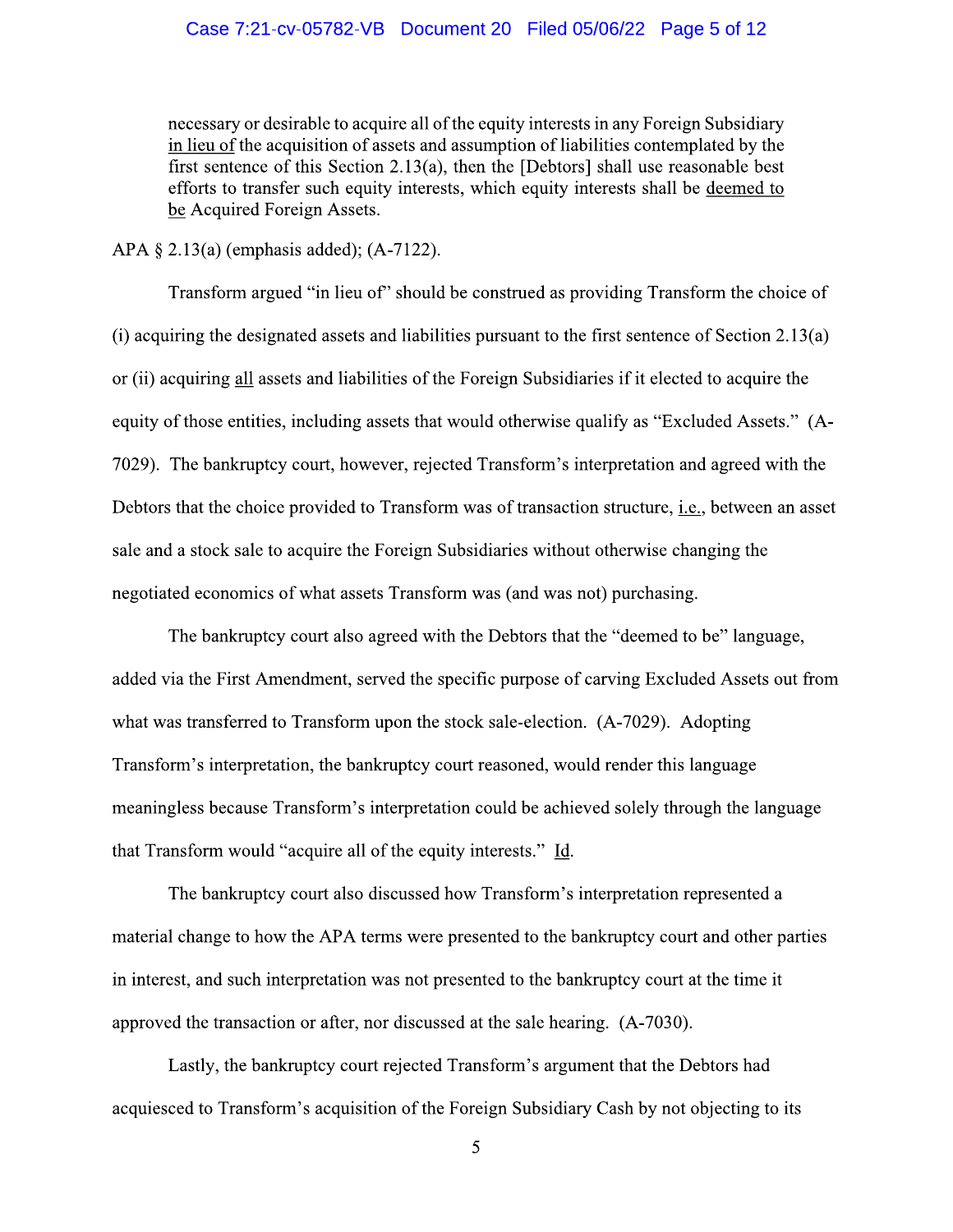## Case 7:21-cv-05782-VB Document 20 Filed 05/06/22 Page 6 of 12

transfer for nearly two years between closing and January 2021. (A-7031). Referring to the Acevedo Declaration, the bankruptcy court noted the Debtors "did not have the critical fact of the dollar amount of cash in the Debtors' bank accounts . . . until well after the stock transfer." (A-7031). Accordingly, the bankruptcy court found the Debtors did not have full knowledge of their rights and the material facts during the period they were allegedly inactive, and therefore could not have acquiesced to Transform's acquisition of the Foreign Subsidiary Cash. Id.

Following the bankruptcy court's preliminary bench ruling, the parties submitted supplemental briefing on the circumstances surrounding adoption of the First Amendment. In support of its supplemental papers, Transform submitted the declaration of Keith Stopen, a former employee of the Debtors, stating he sent a balance sheet to the Debtors' financial advisors shortly after closing that listed the Foreign Subsidiary Cash. (A-5001).

In response, the Debtors submitted a competing declaration from William Murphy, one of the Debtors' financial advisors, acknowledging that he received the balance sheet reflecting the Foreign Subsidiary Cash, but explaining the same email included "voluminous data" and that the Foreign Subsidiary Cash was "not germane" to the task for which the balance sheet was received and reviewed. (A-5010). Accordingly, Mr. Murphy did not review this line item.

After considering the supplemental memoranda of law and supporting declarations submitted by the parties, on June 15, 2021, the bankruptcy court entered a final order adopting its April 27, 2021, bench ruling. (A-5193-94).

On June 16, 2021, Transform filed a notice of appeal. (A-5215).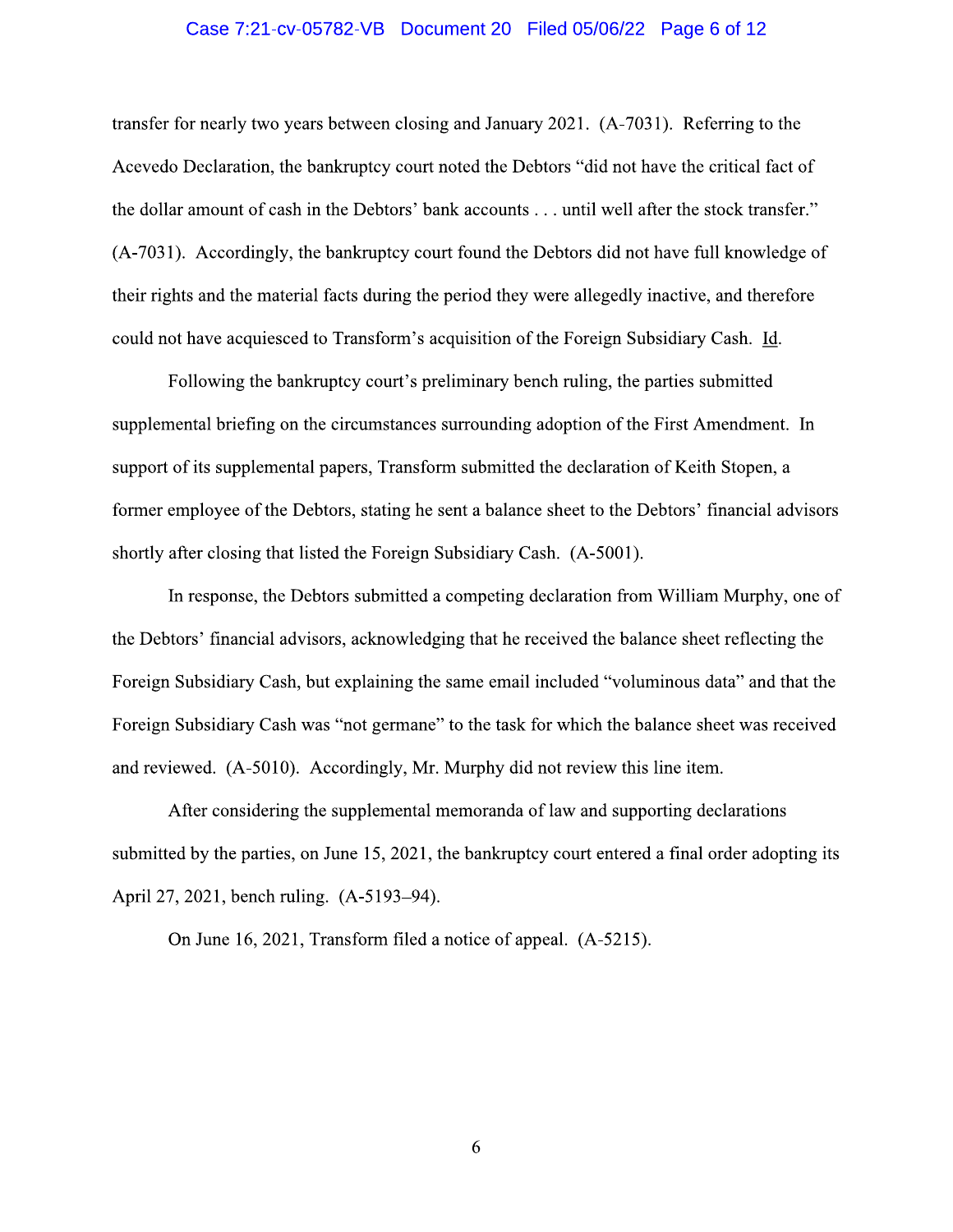# **DISCUSSION**

### **Standard of Review**  $\mathbf{I}$ .

A district court reviews a bankruptcy court's conclusions of law de novo and its findings of fact under a clearly erroneous standard. See In re Ames Dep't Stores, Inc., 582 F.3d 422, 426  $(2d$  Cir. 2009).<sup>3</sup>

With respect to a bankruptcy court's factual findings, clear error exists only when a reviewing court is "left with the definite and firm conviction that a mistake has been committed." In re Manville Forest Prods. Corp., 896 F.2d 1384, 1388 (2d Cir. 1990). "[T]he standard of review for a mixed question depends on whether answering it entails primarily legal or factual work." U.S. Bank Nat'l Ass'n v. Vill. at Lakeridge, LLC, 138 S. Ct. 960, 962 (2018).

Π. Plain Language of Section  $2.13(a)$ 

> **Legal Standard** A.

Whether the language of a contractual provision is ambiguous is a question of law that the Court reviews de novo. See Alta Berkeley VI C.V. v. Omneon, Inc., 41 A.3d 381, 385 (Del.  $2012$ ).<sup>4</sup>

"Delaware law adheres to the objective theory of contracts, *i.e.*, a contract's construction should be that which would be understood by an objective, reasonable third party." Salamone v. Gorman, 106 A.3d 354, 367–68 (Del. 2014).

 $\overline{\mathbf{3}}$ Unless otherwise indicated, case quotations omit all internal citations, quotations, footnotes, and alterations.

<sup>4</sup> Delaware courts generally honor choice-of-law clauses. See Change Cap. Partners Fund I, LLC v. Volt Elec. Sys., LLC, 2018 WL 1635006, at \*4 (Del. Super. Ct. Apr. 3, 2018). Section 13.8(a) of the APA provides Delaware law governs all claims arising out of or relating to the APA and the parties agree that Delaware law applies. (See Doc. #10 at 26; Doc. #17 at 19). Accordingly, the Court applies Delaware law.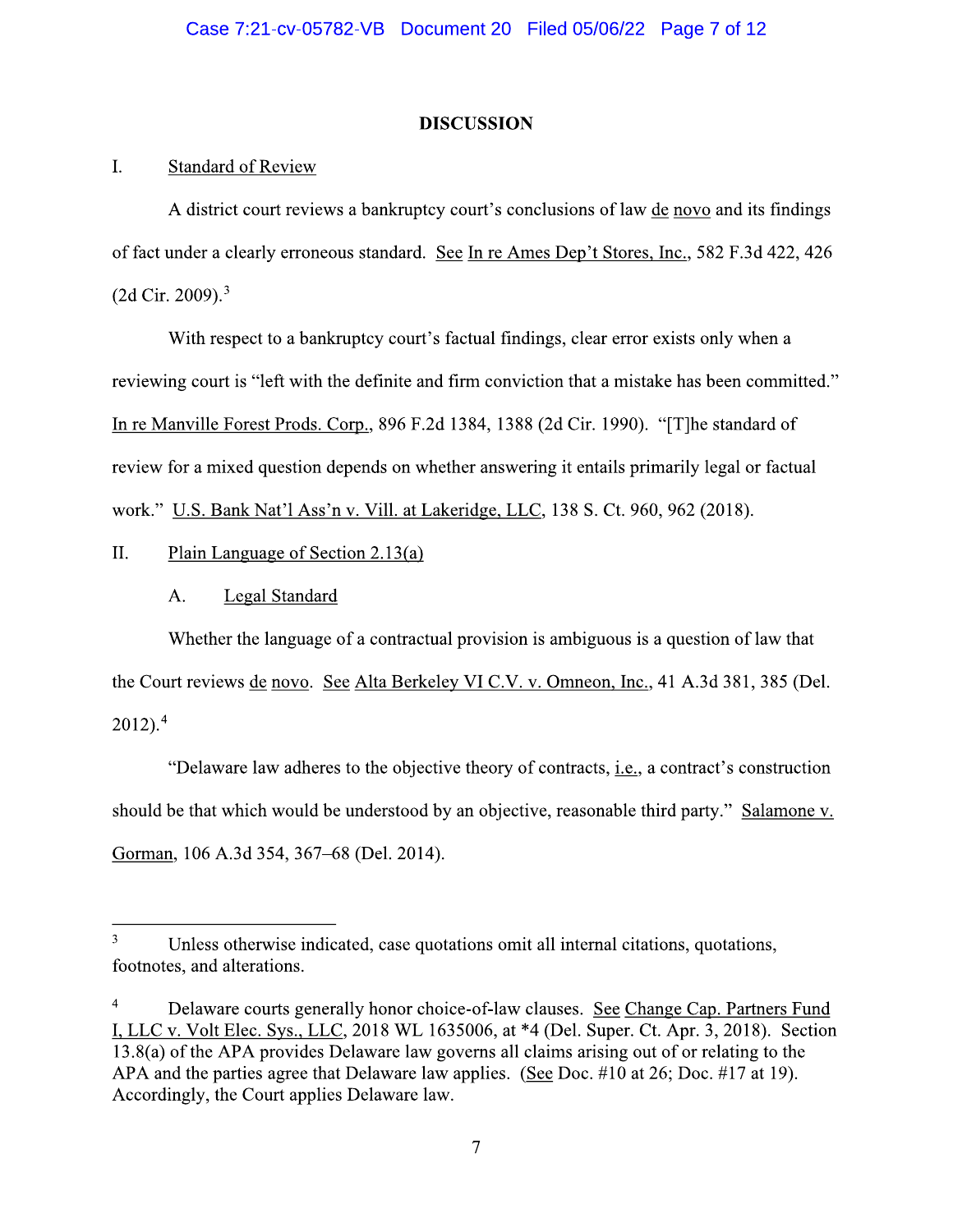## Case 7:21-cv-05782-VB Document 20 Filed 05/06/22 Page 8 of 12

"Unless there is ambiguity, Delaware courts interpret contract terms according to their plain, ordinary meaning." Alta Berkeley VI C.V. v. Omneon, Inc., 41 A.3d at 381. Importantly, "[c] ontract language is not ambiguous merely because the parties dispute what it means. To be ambiguous, a disputed contract term must be fairly or reasonably susceptible to more than one meaning." Id. at 385.

When interpreting an unambiguous contract, "courts must read the specific [challenged] provisions of the contract in light of the entire contract. That is true in all commercial contexts, but especially so when the contract at issue involves a definitive acquisition agreement addressing the sale of an entire business." Chi. Bridge & Iron Co. N.V. v. Westinghouse Elec.  $Co., 166$  A.3d 912, 913–14 (Del. 2017). Courts "will not read a contract to render a provision or term meaningless or illusory." Osborn ex rel. Osborn v. Kemp, 991 A.2d 1153, 1159 (Del. 2010). In addition, if the parties to a contract omit terms, "[i]t is not the role of this court to second-guess the parties and read into their agreement what they have omitted." Golden Rule Fin. Corp. v. S'holder Rep. Servs. LLC, 2021 WL 305741, at \*11 (Del. Ch. Jan. 29. 2021).

#### **B. Analysis**

Transform argues the bankruptcy court erred in concluding Transform did not acquire the Foreign Subsidiary Cash under the unambiguous terms of the APA.

The Court disagrees.

The parties do not dispute the Foreign Subsidiary Cash is an Excluded Asset. (Doc. #17, at 11). Their disagreement turns on whether amended Section 2.13(a) permitted Transform to acquire Excluded Assets that would ordinarily transfer with stock ownership upon electing to purchase the equity of the Foreign Subsidiaries.

 $8\,$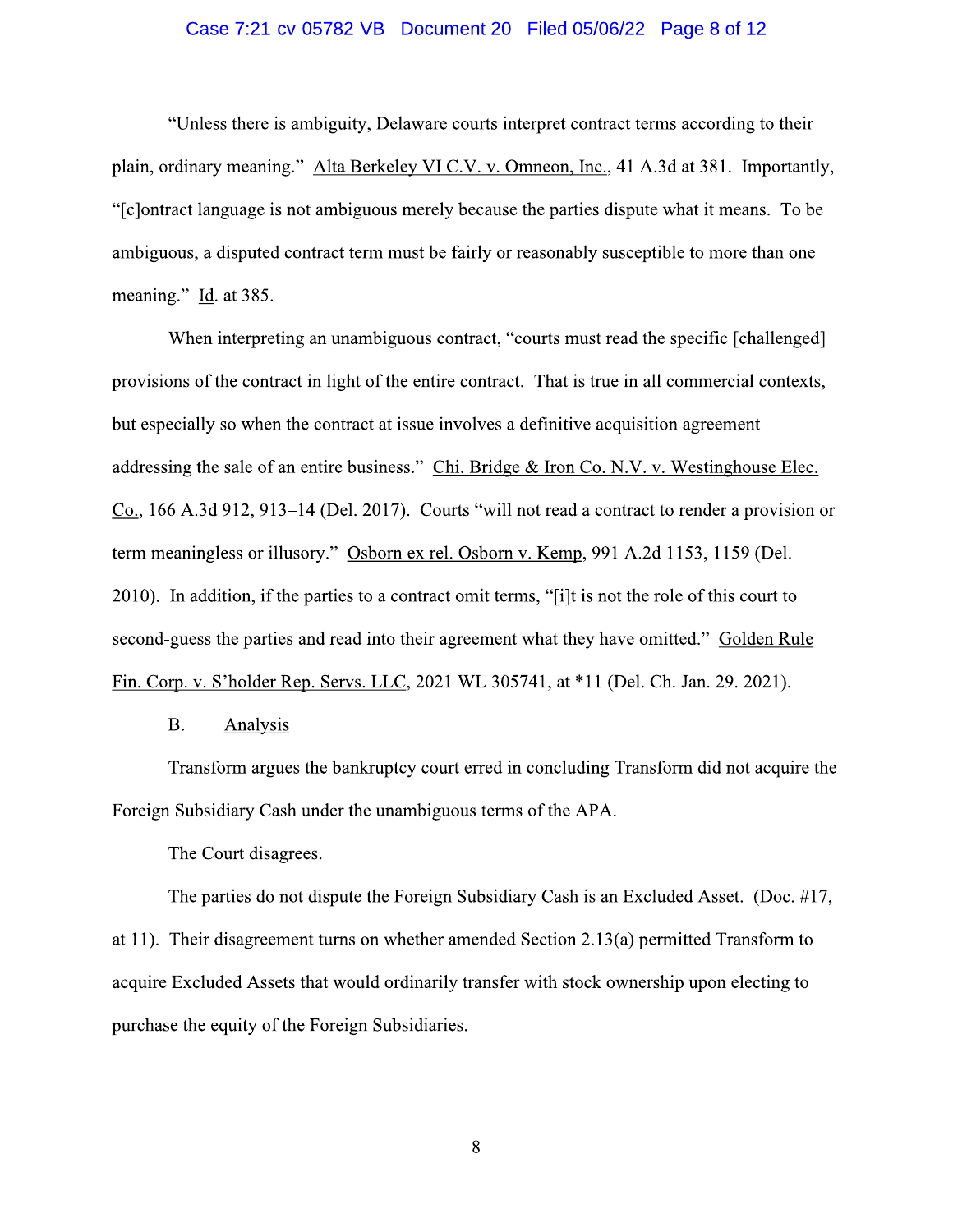## Case 7:21-cv-05782-VB Document 20 Filed 05/06/22 Page 9 of 12

This Court acknowledges, as did the bankruptcy court, that unless otherwise negotiated, a buyer who purchases "all of the equity interests" (APA  $\S$  2.13(a)) in a company will receive all the company's assets. (A-7029). However, to read the phrase "all of the equity interests" in isolation ignores the remainder of Section 2.13(a) as well as the rest of the 126-page APA.

When read in its entirety, the unambiguous language of Section 2.13(a) permits Transform to use a stock sale structure to purchase the Foreign Subsidiaries "in lieu of" the original structure of acquiring the Foreign Subsidiaries' assets and liabilities. Nowhere does Section 2.13—or any other provision of the APA—deem Excluded Assets, such as the Foreign Subsidiary Cash, to be Acquired Assets if Transform elected to purchase the Foreign Subsidiaries' equity. In fact, Section 2.13(a) does just the opposite by "deeming" the equity interests of the Foreign Subsidiaries to be Acquired Foreign Assets; *i.e.*, treating the Foreign Subsidiaries' equity as Acquired Foreign Assets and transferring such assets, other than any accompanying Excluded Assets, to Transform at closing.

As the bankruptcy court noted, the language that Transform would purchase "all of the equity interests" would have been sufficient to support Transform's interpretation. The parties did not need to add the "deemed to be" phrase in the First Amendment unless the parties "intended to exclude from the assets transferred the cash and other excluded assets." (A-7029). Consequently, Transform's interpretation would render the "deemed to be" phrase superfluous.

Not only is Transform's position contrary to the plain meaning of Section 2.13(a), but it also does not comport with the amendments made to Section 2.4. As part of the First Amendment, the parties amended Section 2.4 to provide, "[f] or the avoidance of doubt . . . the Liabilities of any entity that is an Acquired Foreign Asset shall not be Excluded Liabilities."  $(APA § 2.4; A-7115)$ . Therefore, the parties explicitly memorialized that Transform would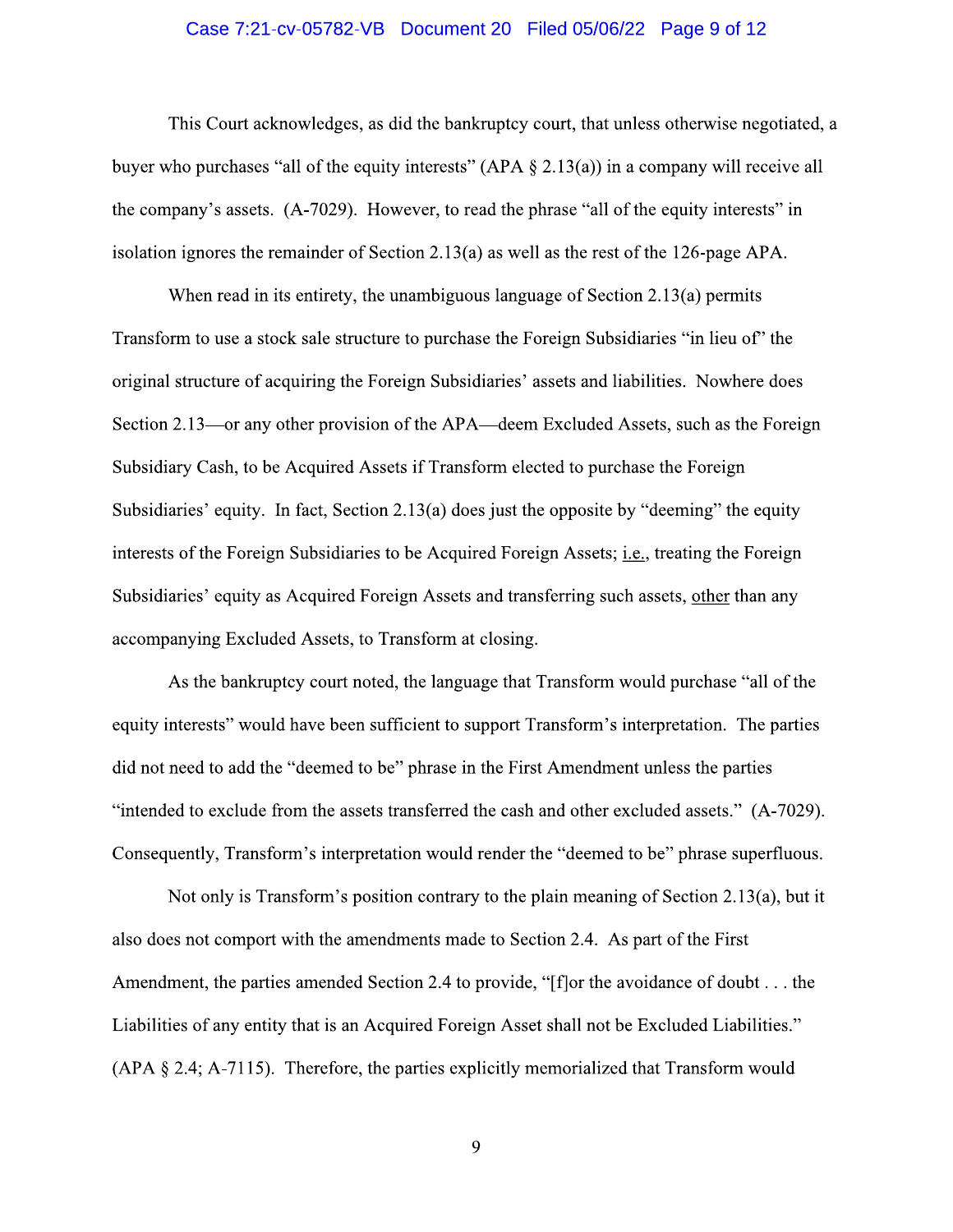## Case 7:21-cv-05782-VB Document 20 Filed 05/06/22 Page 10 of 12

acquire certain Excluded Liabilities if they elected to purchase the equity interests of the Foreign Subsidiaries. The First Amendment did not, however, make a similar change to include Excluded Assets within Acquired Assets if Transform elected to purchase the Foreign Subsidiaries' equity.

Accordingly, the order of the bankruptcy court must be affirmed.

### II. **Consideration of Parol Evidence**

Because the APA is unambiguous, the Court does not reach Transform's argument that the bankruptcy court improperly considered parol evidence because any such consideration was, at most, harmless error. See Salamone v. Gorman, 106 A.3d at 367.

III. Acquiescence

Transform argues the bankruptcy court erred in determining the Debtors did not

acquiesce to Transform's receipt of the Foreign Subsidiary Cash.

The Court disagrees.

### A. Legal Standard

Because acquiescence is an affirmative defense, the burden of proof is on Transform.

See In re Coinmint, LLC, 261 A.3d 867, 887–889 (Del. Ch. 2021). To prevail, Transform must

prove by a preponderance of the evidence that the Debtors:

[had] full knowledge of [their] rights and the material facts and (1) remain[ed] inactive for a considerable time; or (2) freely [did] what amounts to recognition of the complained of act; or  $(3)$  act[ed] in a manner inconsistent with the subsequent repudiation, which leads the other party to believe the act has been approved.

Klaassen v. Allegro Dev. Corp., 106 A.3d 1035, 1047 (Del. 2014); In re Coinmint, LLC, 261

A.3d at 896. Accordingly, whether a challenging party acquiesced to an action "hinges on the challenging party's knowledge." Cont'l Ins. Co. v. Rutledge & Co., Inc., 750 A.2d 1219, 1240 (Del. Ch. 2000).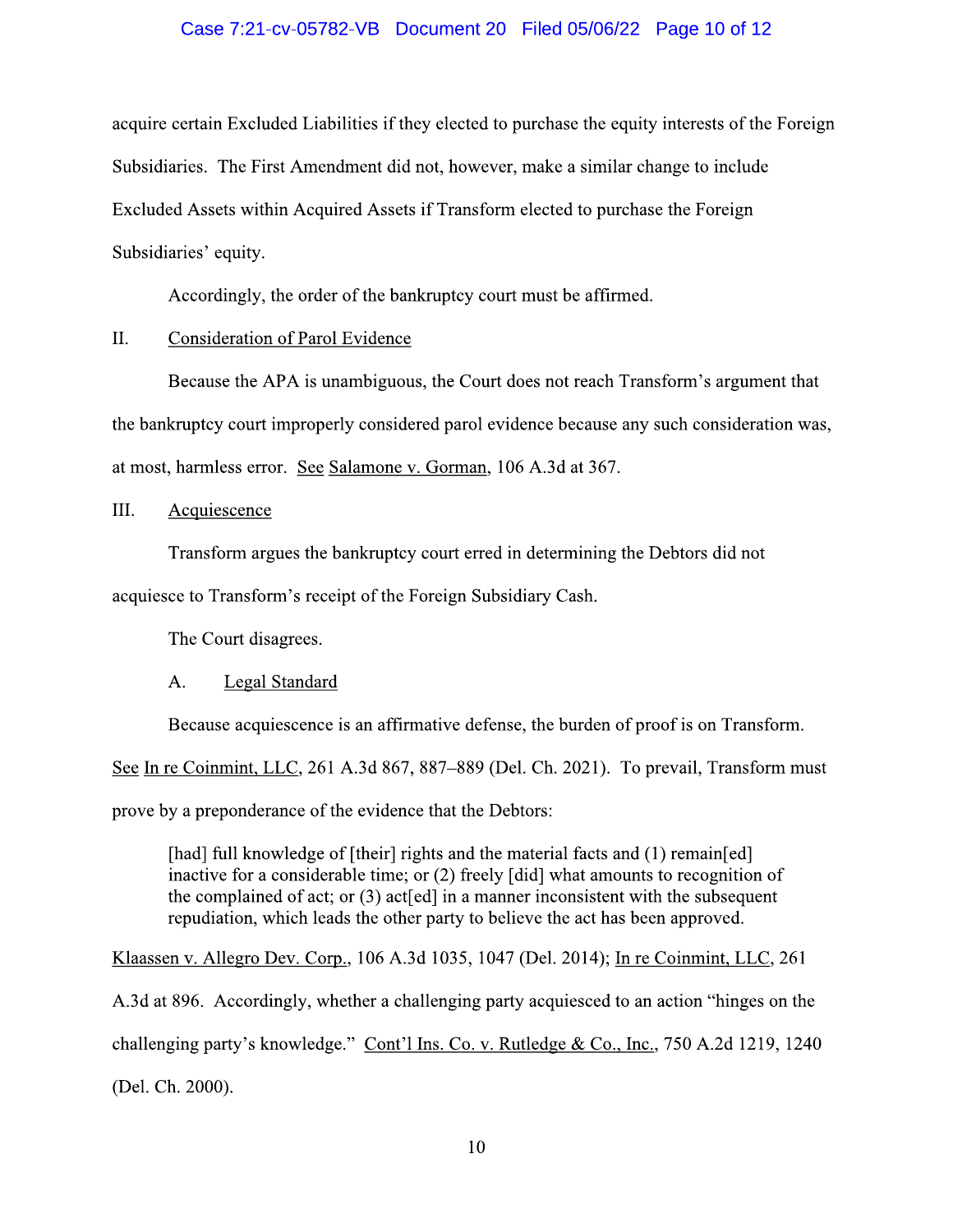#### $B<sub>r</sub>$ **Analysis**

The bankruptcy court did not err when it concluded Transform did not establish the Debtors acquiesced to Transform's receipt of the Foreign Subsidiary Cash.

"There is no direct proof in the record that [the Debtors] had full knowledge of their rights or of all material facts until shortly before they" demanded return of the Foreign Subsidiary Cash. Cantera v. Marriott Senior Living Servs., Inc., 1999 WL 118823, at \*8 (Del. Ch. Feb. 18, 1999). At about the time the APA was executed, the Debtors' finance department represented to the Debtors there was little or no recoverable cash in the Foreign Subsidiary bank accounts. Thereafter, through an unrelated examination, the Debtors' advisors received evidence of the actual Foreign Subsidiary Cash amounts—namely, the \$6.3 million. However, the Debtors assert they did not examine this evidence because it was produced as part of voluminous data that was not germane to the task for which it was requested. (A-5010). Accordingly, the bankruptcy court's factual determination that the Debtors did not know the true amount of the Foreign Subsidiary Cash was not clearly erroneous.

The Court thus agrees with the bankruptcy court that Transform has not demonstrated any inaction by the Debtors amounted to acquiescence. See In re Coinmint, LLC, 261 A.3d at 895–896 (defendant proved acquiescence where plaintiff did "not identify a single fact of which it was unaware"); Klaassen v. Allegro Dev. Corp., 106 A.3d at 1047–48 (defendant proved acquiescence where plaintiff did "not claim that he lacked full knowledge of either his rights or the material facts").

Moreover, Transform waived its argument that the bankruptcy court improperly considered the Acevedo Declaration in reaching its conclusion by not raising it at the hearing on the Debtors' motion to enforce the APA and, subsequently, only in a footnote in its post-hearing